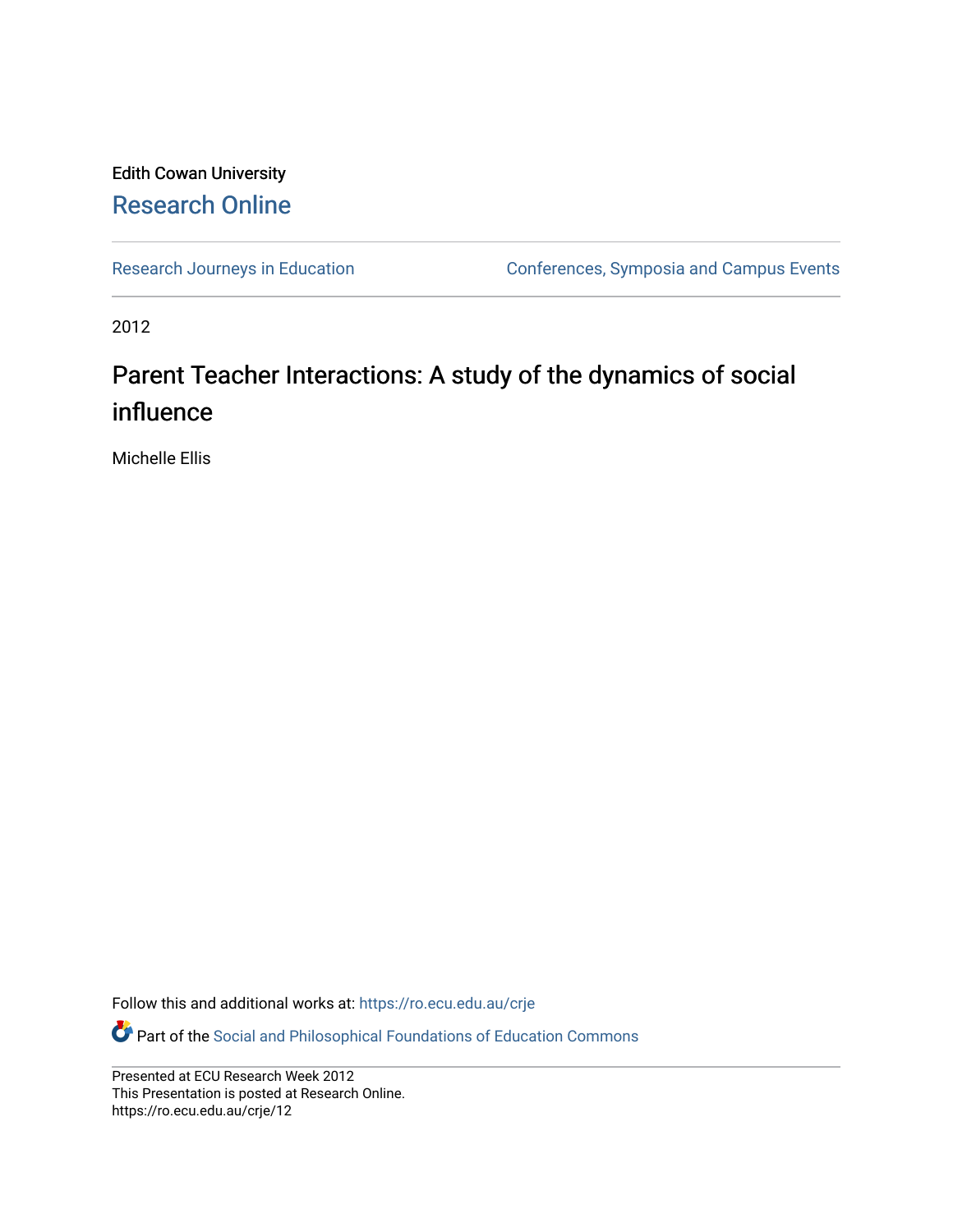

#### **Parent Teacher Interactions: A study of the dynamics of social influence**

| <b>Presented by</b> | <b>Michelle Ellis</b>                                                                 |
|---------------------|---------------------------------------------------------------------------------------|
| Degree              | <b>Doctorate of Philosophy</b>                                                        |
| <b>Faculty</b>      | <b>Education and Arts</b>                                                             |
| <b>Supervisors</b>  | Dr Graeme Lock<br><b>Associate Professor Carmel Maloney</b><br><b>Dr Geoff Lummis</b> |
|                     |                                                                                       |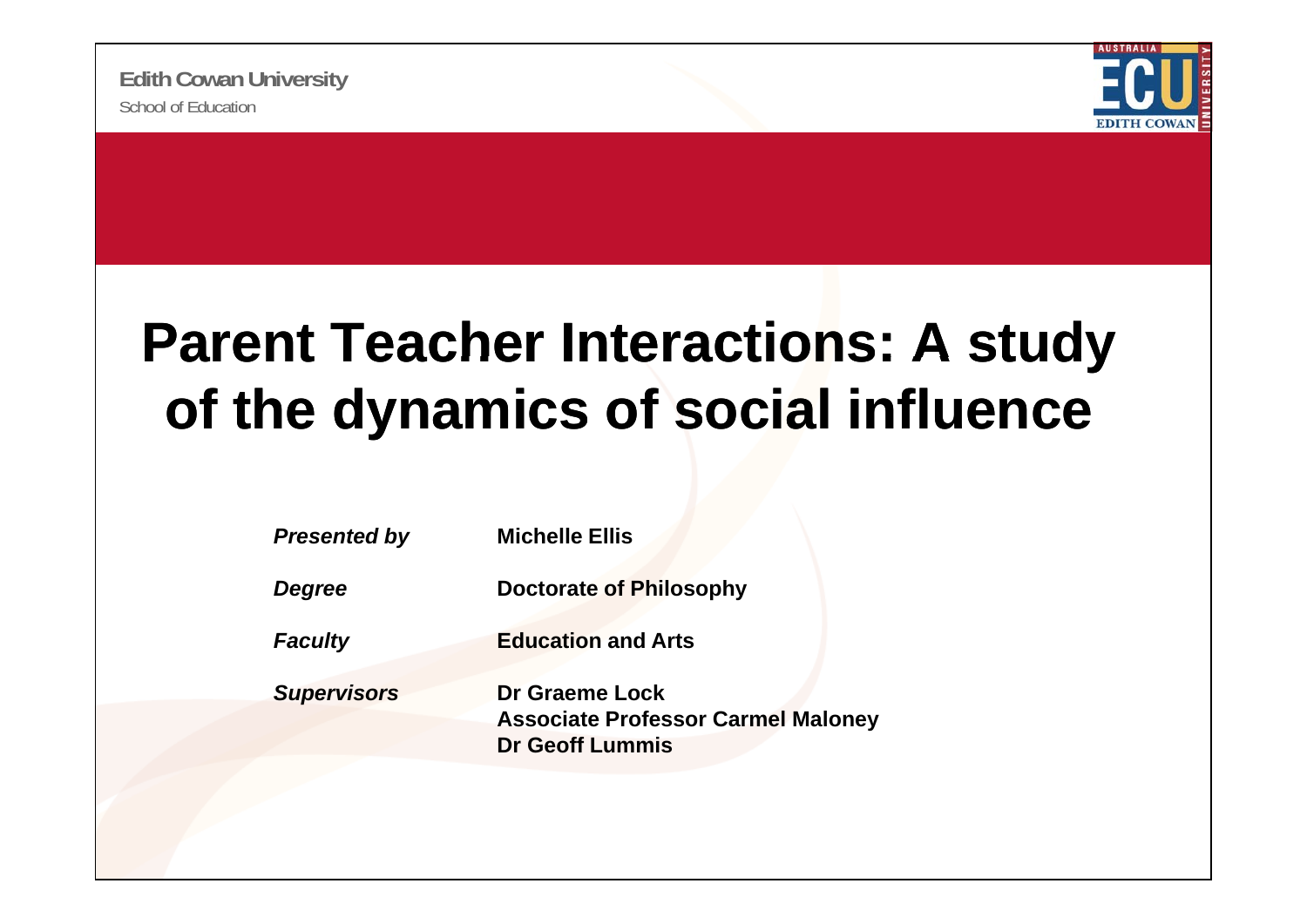

### Purpose of Research

- Identify various factors which impact on parent-teacher interactions
- The role of social influence during costatus dyadic interactions

Perspectives and views influence what they do, and their experiences influence their perspectives" Willis 2007

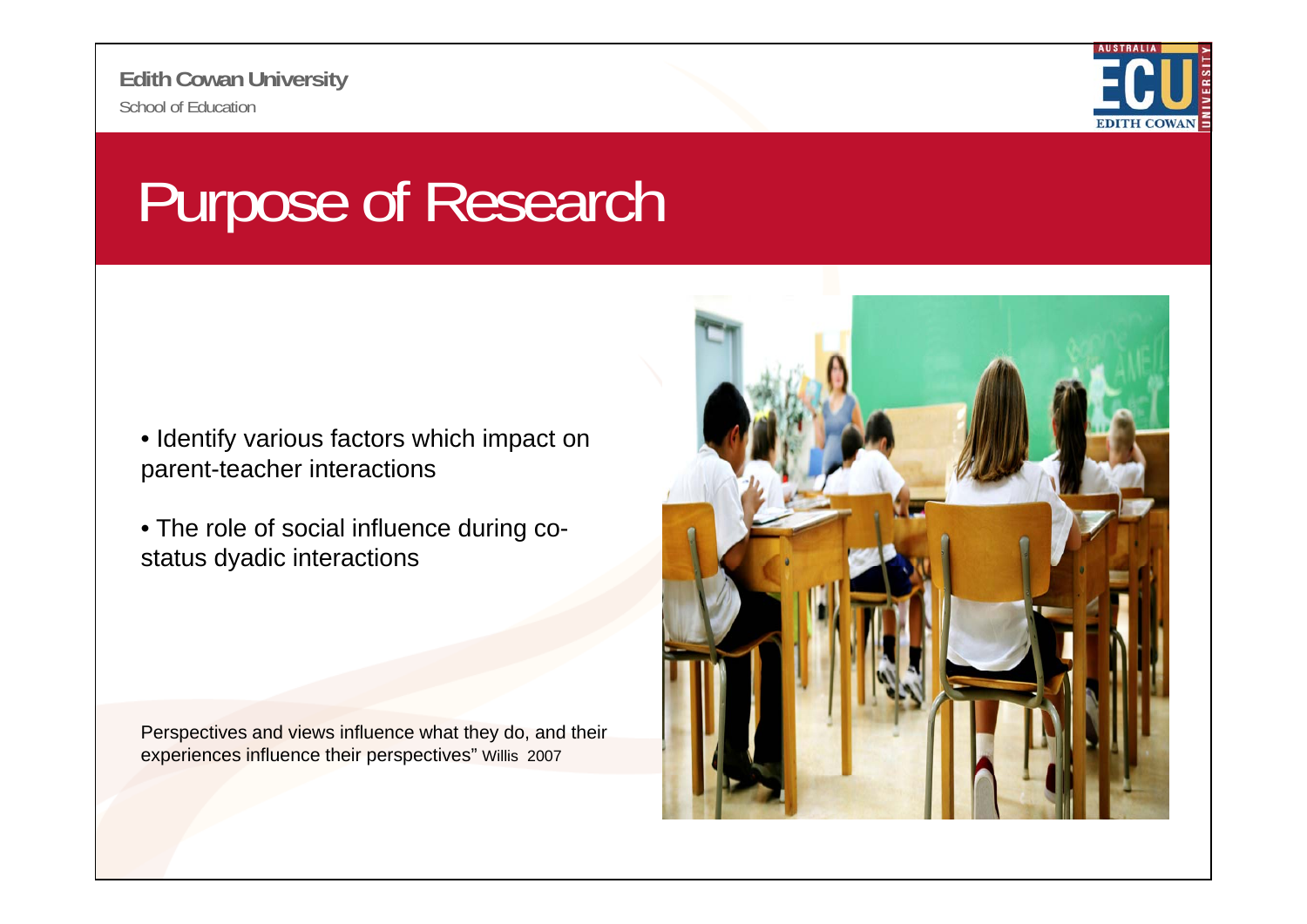

# Background to Study





- •Parental involvement programs
- •Home and school partnerships
- •Student achievement
- • Barriers exist that prevent parental involvement in schools
- • Strategies need to be identified to connect parents and teachers together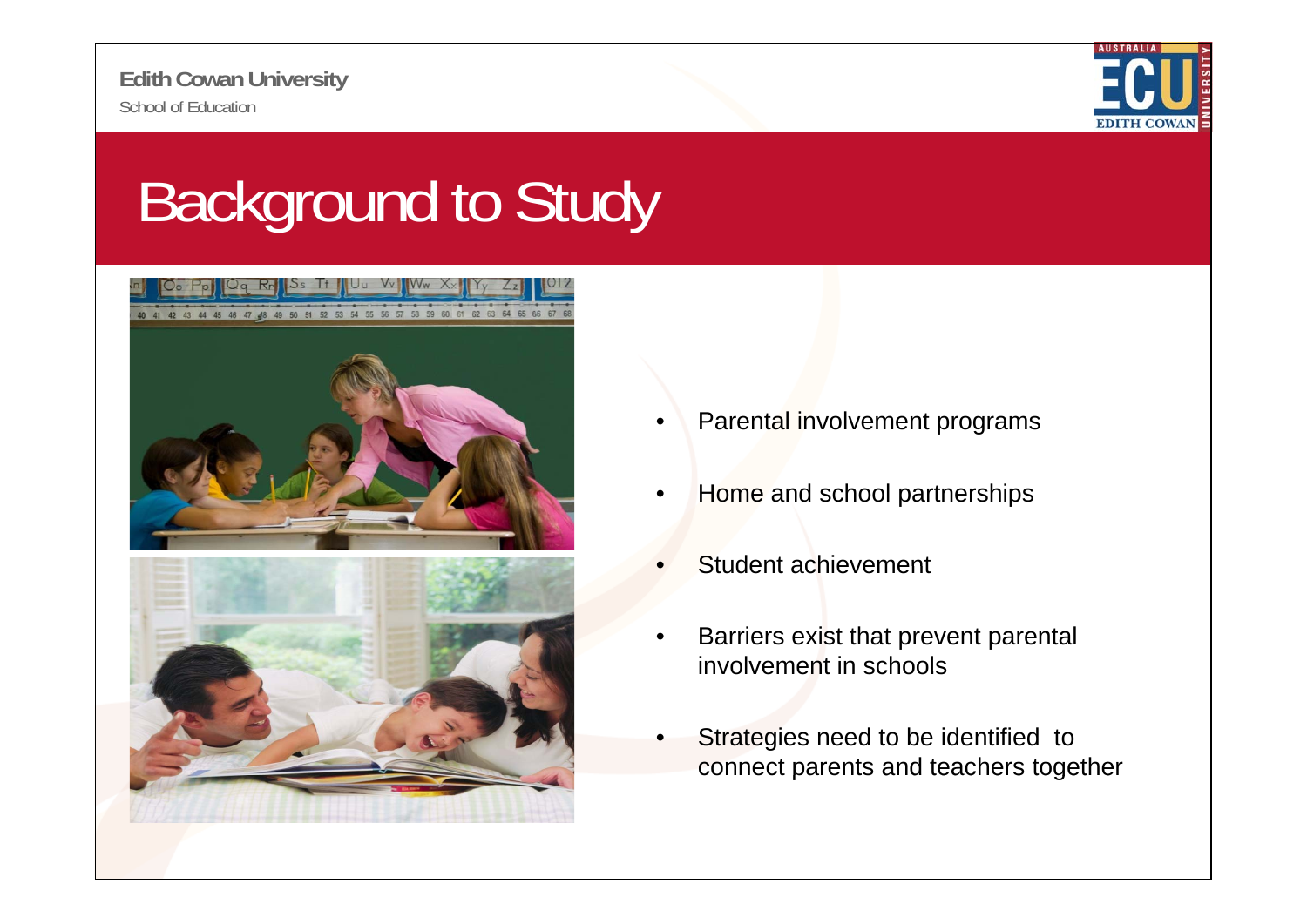

## **Participants**

- • Low fee, independent, Protestant metropolitan Perth primary schools
- • School population was predominantly middle income - based on 2009 socioeconomic scores.
- • Sixty seven parents and teachers K-6, including specialist teachers of Physical Education, Learning Support, Dance, and Languages Other Than English.

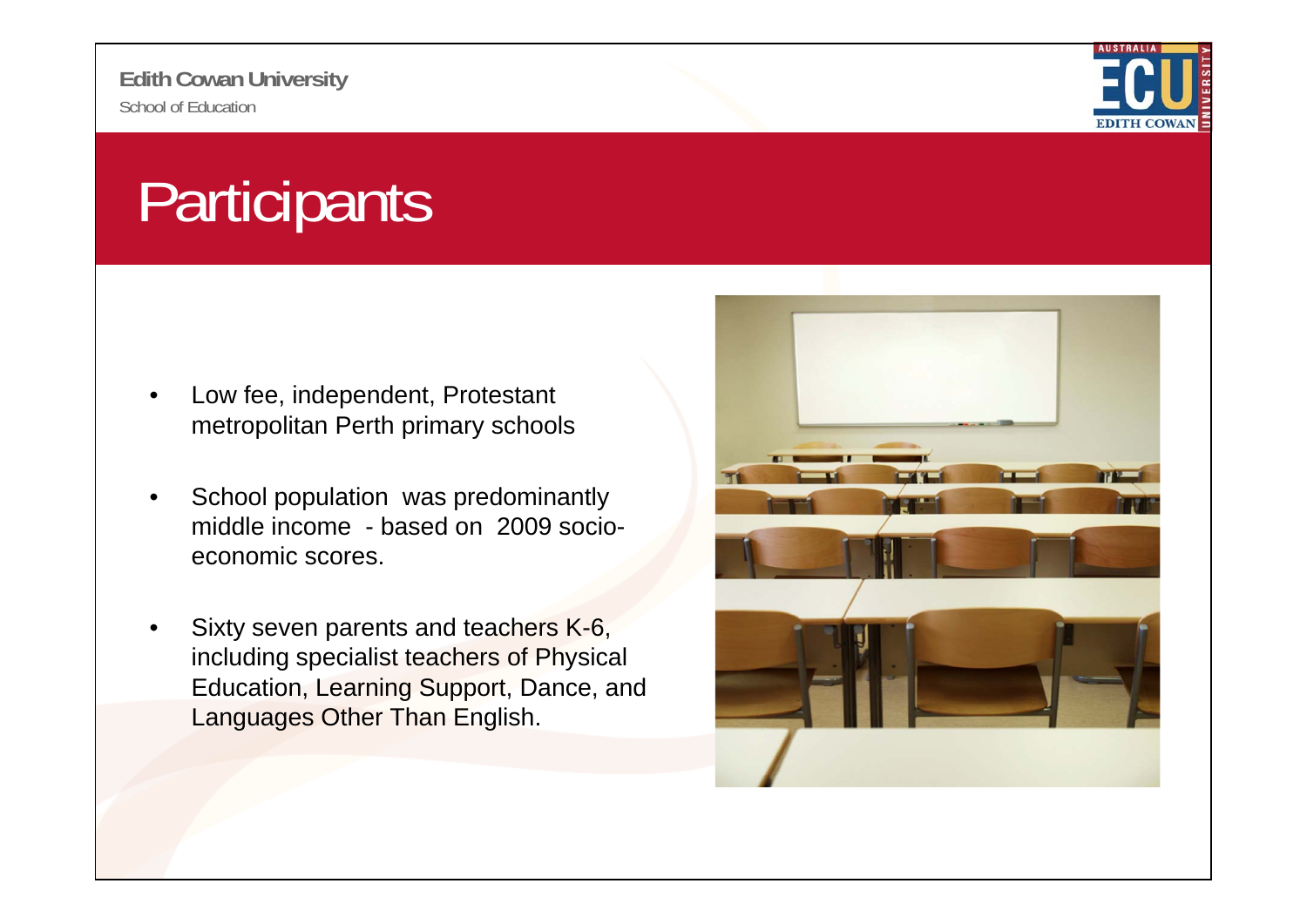

#### Research Questions



- 1. What is the nature of parents' and teachers' experiences of their interactions?
- 2. What evidence is there of social influence being employed in parent teacher interactions?

2.2. Is the use of social influence associated with particular contexts?

2.3. Is the use of social influence associated with particular purposes for the interaction?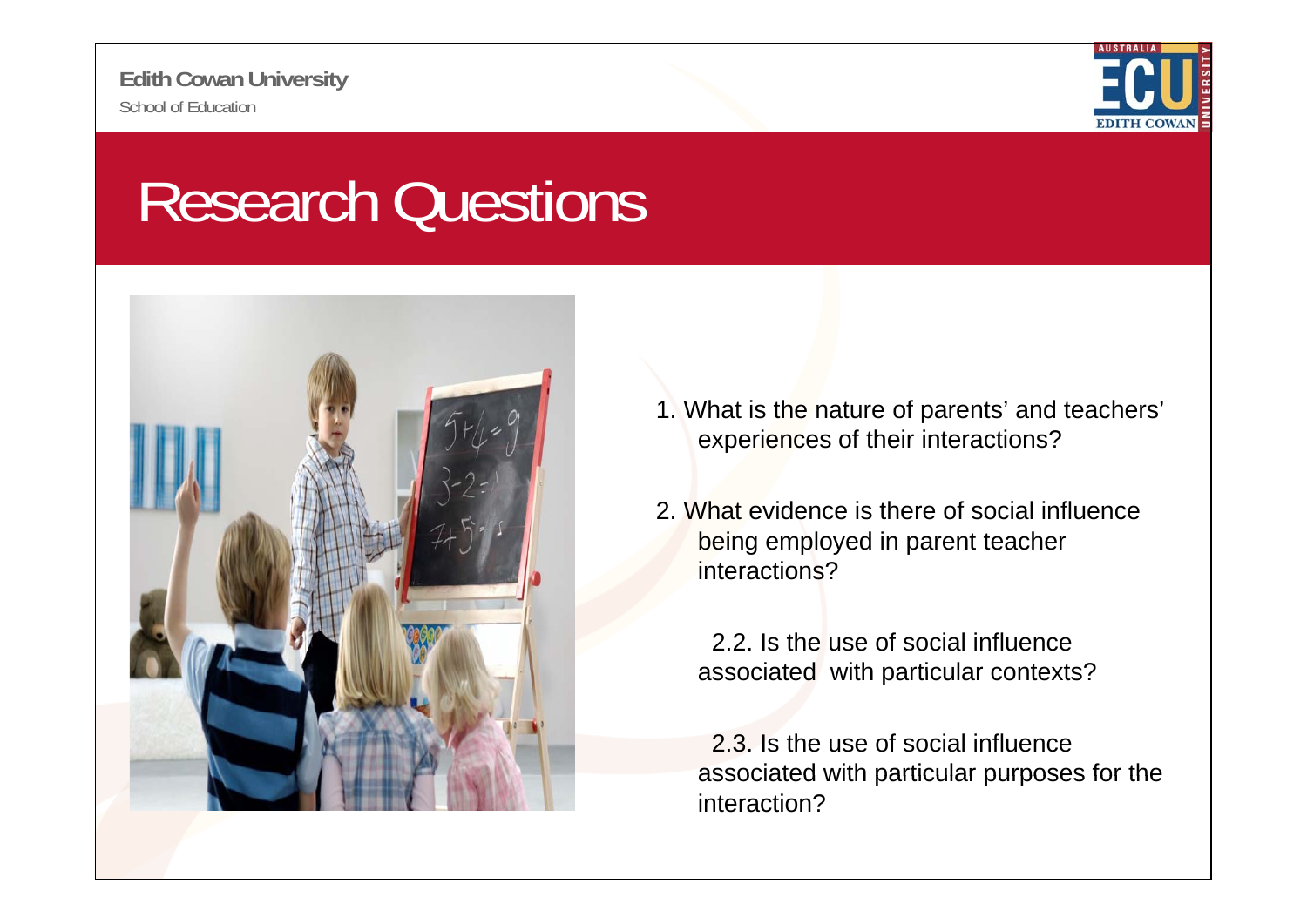

#### **Findings: Nature of Parent-Teacher Interactions and the Dynamics of Social Influence**

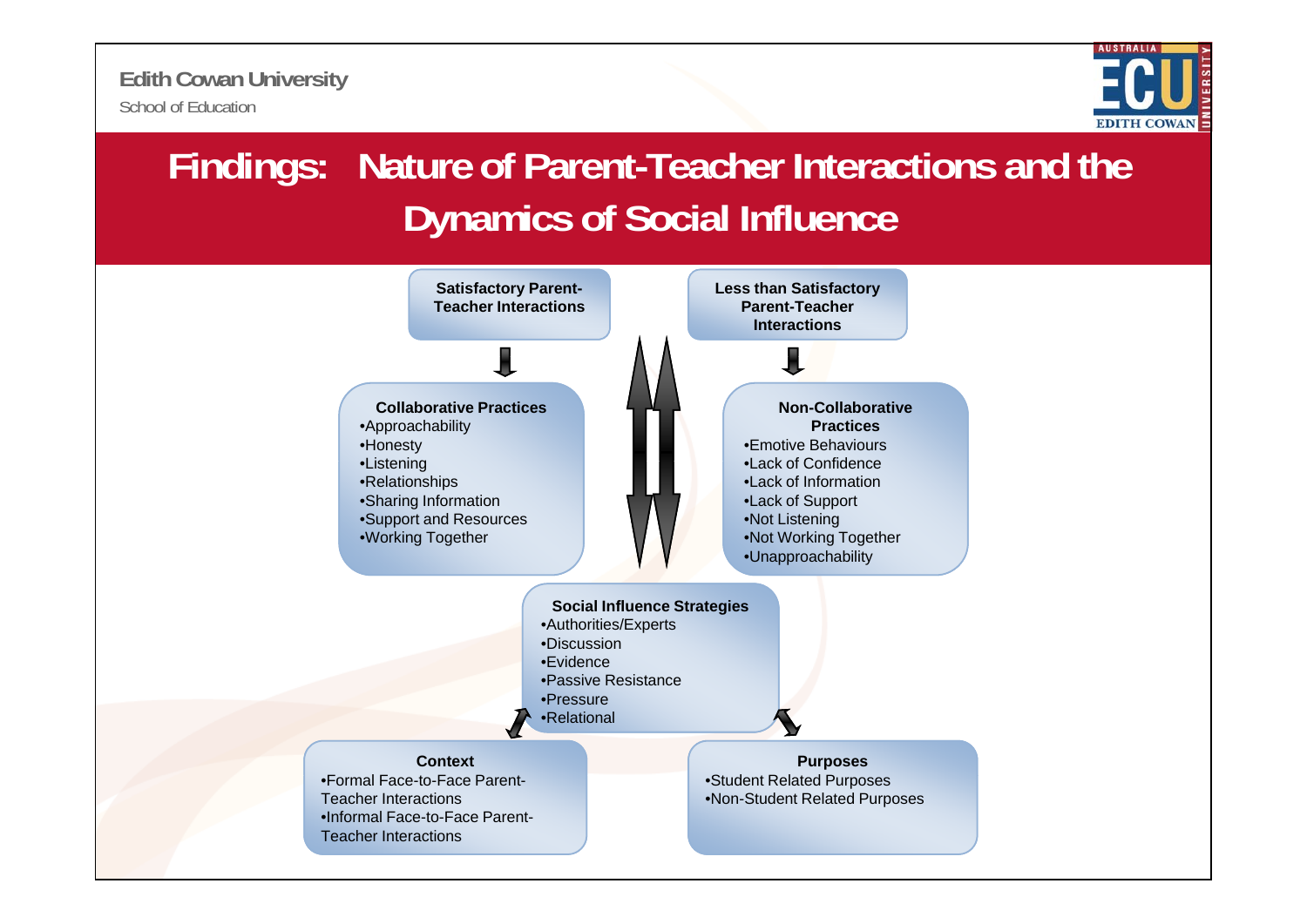

## Collaborative Practices

| <b>Practices</b>                    | <b>Activities</b>                                                              | <b>Outcomes</b>                  |
|-------------------------------------|--------------------------------------------------------------------------------|----------------------------------|
| <b>Relationships Practice</b>       | Rapport<br>Insight into their nature<br>Connectivity<br>Levels of trust        | Student support<br>Pastoral care |
| <b>Working Together Practice</b>    | Partnership<br>Consultation<br>Sharing ideas                                   | Student support<br>Pastoral care |
| <b>Sharing Information Practice</b> | Exchange of student related<br>facts<br>Communication (two-way and<br>one-way) | Student support<br>Pastoral care |
| <b>Approachability Practice</b>     | Accessibility<br>Embracing nature of the other<br>person<br>Comfortability     | Student support                  |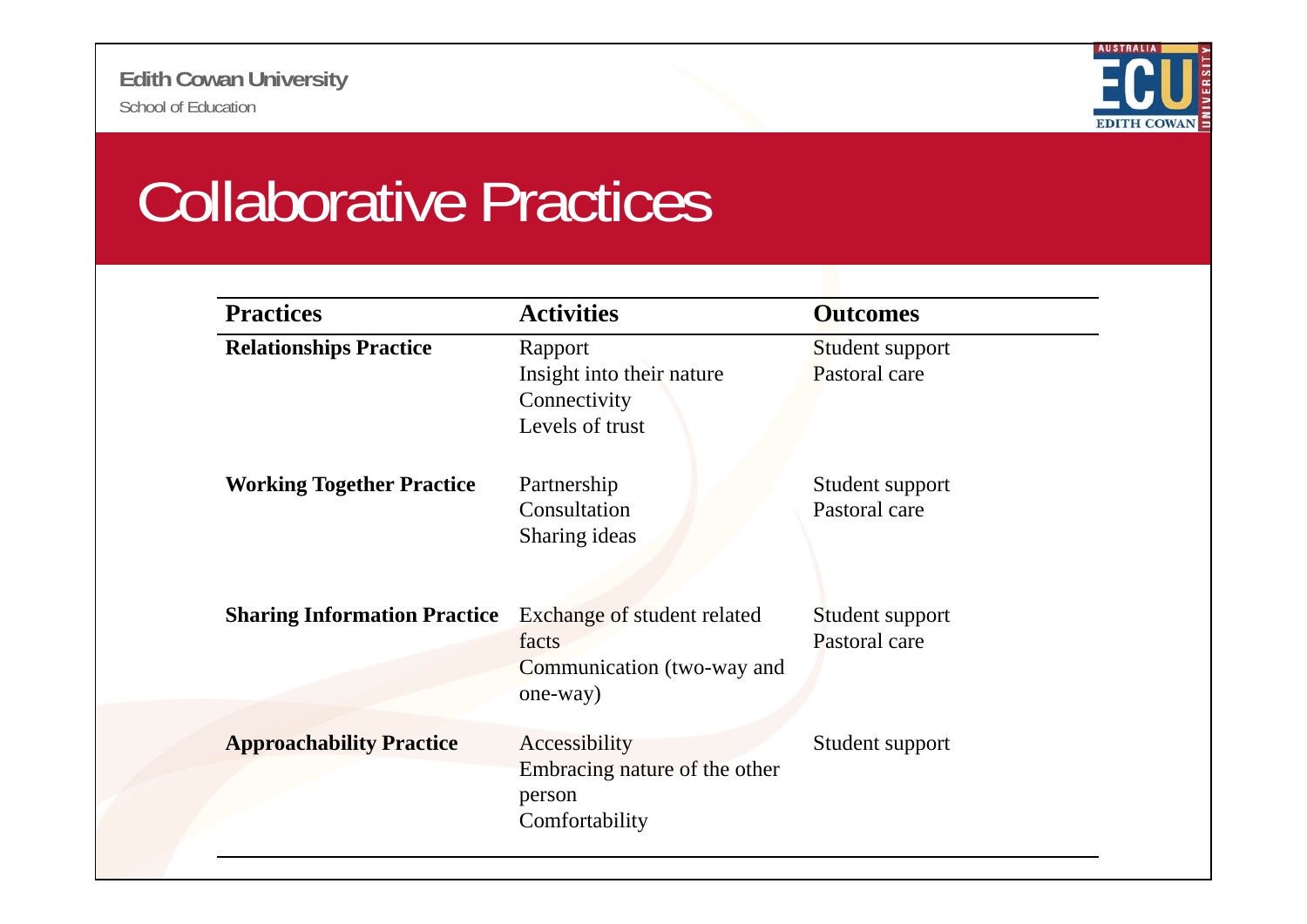

#### Non-Collaborative Practices

| <b>Practices</b>                                        | <b>Activities</b>                                                                    | <b>Outcomes</b>                                                                       |
|---------------------------------------------------------|--------------------------------------------------------------------------------------|---------------------------------------------------------------------------------------|
| <b>Unapproachability Practice used by</b>               | Inaccessible                                                                         | Limited exchange of                                                                   |
| teachers                                                | Lacking in warmth<br>Intimidation<br>Brusque professional attitudes                  | student information<br>Low levels of student<br>support                               |
| <b>Lack of Information Practice used by</b><br>teachers | Not enough information<br>Does not recognise requests<br>Poor communication          | Limited exchange of<br>student information<br>Parents cannot support<br>child at home |
| <b>Lack of Support Practice used by</b><br>parents      | Provides no assistance to child<br>Fails to carry out educational<br>program at home | Reduced assistance to<br>parent and decreased<br>support for the student              |
| <b>Emotive Behaviour Practice used by</b><br>parents    | Aggression<br>Shouting overtones<br>Verbal abuse<br>Intimidation                     | Limited exchange of<br>student information                                            |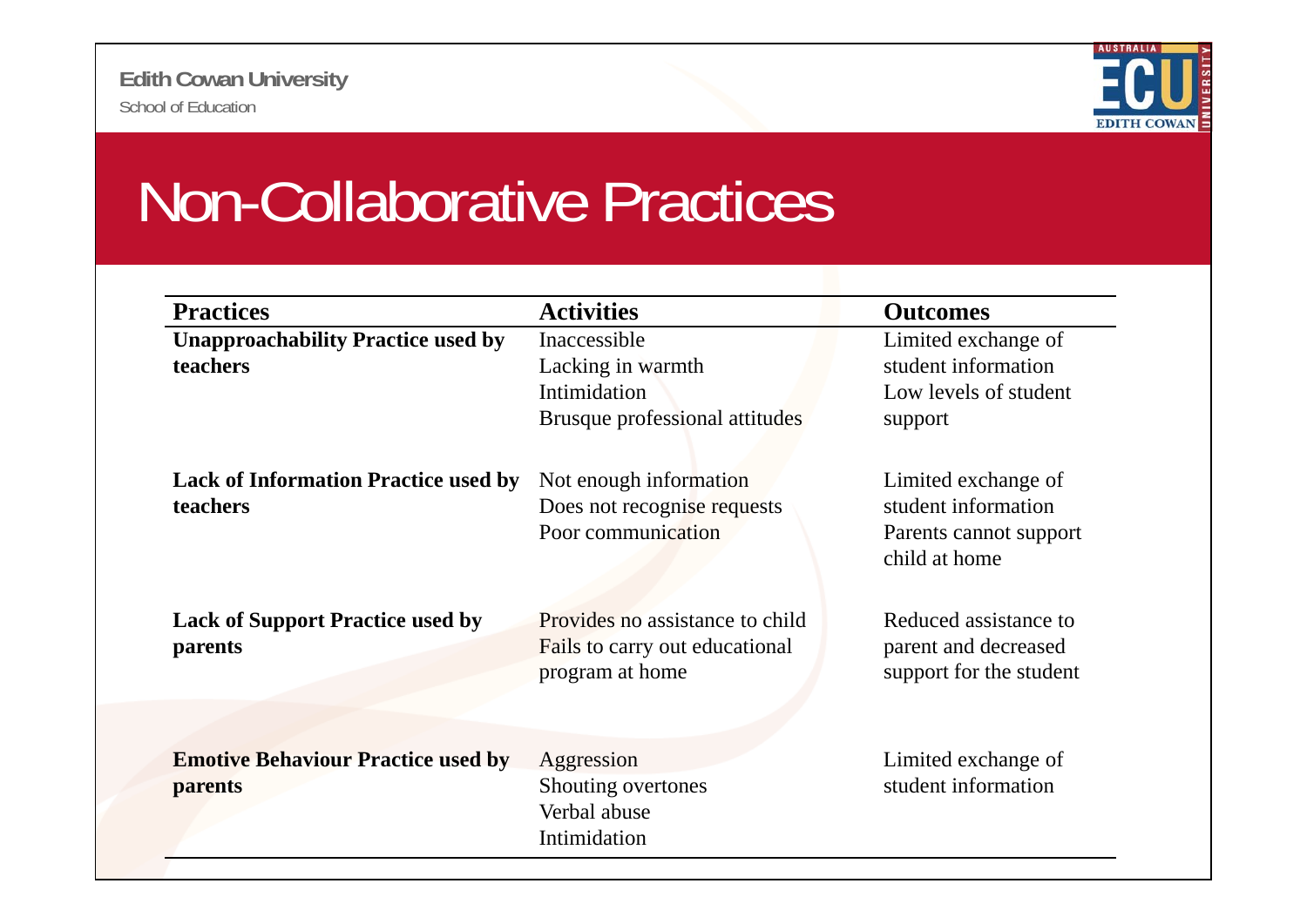

## Social Influence Strategies

| <b>Social Influence</b><br><b>Strategy</b>     | With the aim to               | With the function to                                                                   | <b>Using the</b><br>technique of | <b>Resulting in</b>                                              |
|------------------------------------------------|-------------------------------|----------------------------------------------------------------------------------------|----------------------------------|------------------------------------------------------------------|
| <b>Discussion Strategy</b>                     | Share a perspective           | Advise<br>Obtain mutual understanding<br>Participate in the decision-making<br>process | Persuasion                       | A course of action<br>Pastoral care<br>Support for the student   |
| <b>Evidence Strategy</b>                       | Adopt a perspective           | Present a reality<br>Explain the facts<br>Provide reasons                              | Persuasion                       | A course of action                                               |
| <b>Relational Strategy</b>                     | Obtain a perspective          | Connect<br>Obtain an insight into their nature<br>and their worldviews                 | Manipulation                     | Pastoral care<br>Support for the student                         |
| <b>Pressure Strategy</b>                       | Adopt a perspective           | Persevere<br>Insist<br>Use power and authority                                         | Coercion                         | A course of action                                               |
| <b>Authorities/</b><br><b>Experts Strategy</b> | Share/<br>Adopt a perspective | Inform<br>Advise                                                                       | Persuasion<br>Coercion           | A course of action<br>Support for the student                    |
| <b>Passive Resistance</b><br><b>Strategy</b>   | Ignore a perspective          | Avoid<br>Negate<br>Absent themself                                                     | Negation                         | Limited or no action<br>Limited or no support for<br>the student |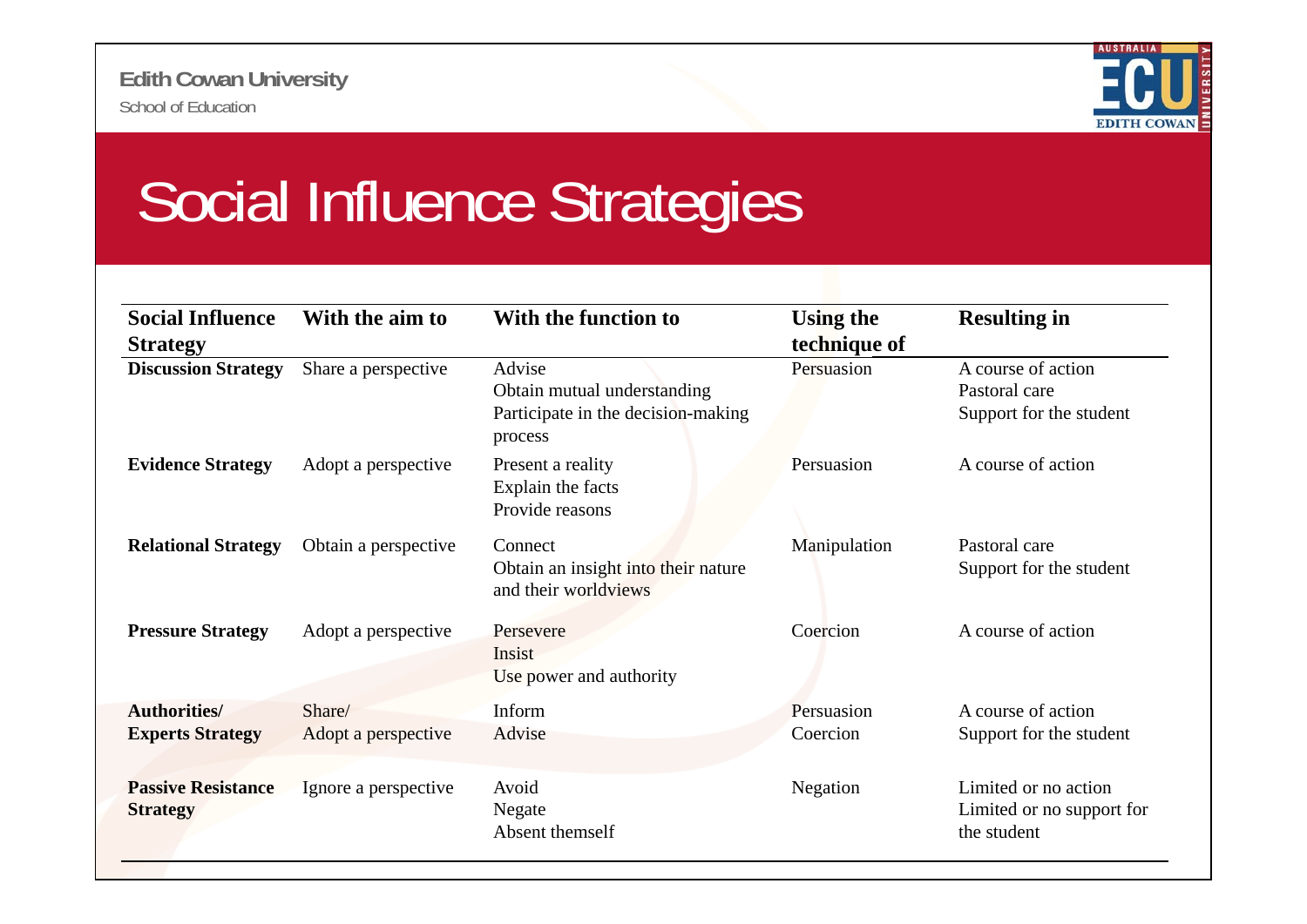

### Formal contexts

| <b>Contexts</b>                         |                                           | <b>Parents</b>                                                                         | <b>Teachers</b>                                                                                            |                                                                |
|-----------------------------------------|-------------------------------------------|----------------------------------------------------------------------------------------|------------------------------------------------------------------------------------------------------------|----------------------------------------------------------------|
| <b>Formal Parent-Teacher Interviews</b> |                                           | <b>Evidence Strategy</b><br><b>Discussion Strategy</b>                                 | <b>Evidence Strategy</b><br><b>Discussion Strategy</b>                                                     |                                                                |
|                                         | <b>Formal Parent-Teacher Meetings</b>     | <b>Evidence Strategy</b><br><b>Discussion Strategy</b><br>Authorities/Experts Strategy | <b>Evidence/Discussion Strategies</b><br><b>Authorities/Experts Strategy</b><br><b>Relational Strategy</b> |                                                                |
| <b>Third Person</b>                     | Formal Parent-Teacher Interactions with a | <b>Pressure Strategy</b><br><b>Discussion Strategy</b>                                 | <b>Pressure Strategy</b><br><b>Discussion Strategy</b>                                                     |                                                                |
| <b>Discussion</b><br><b>Strategy</b>    | Share a perspective                       | Advise<br>Obtain mutual understanding Participate in<br>the decision-making            | Persuasion                                                                                                 | A course of action<br>Pastoral care<br>Support for the student |
| Evidence<br><i>Strategy</i>             | Adopt a perspective                       | Present a reality<br>Explain the facts<br>Provide reasons                              | Persuasion                                                                                                 | A course of action                                             |
| Relational<br><i>Strategy</i>           | Obtain a perspective                      | Connect<br>Obtain an insight into their nature<br>and their worldviews                 | Manipulation                                                                                               | Pastoral care<br>Support for the student                       |
| Pressure<br><i>Strategy</i>             | Adopt a perspective                       | Persevere<br><b>Insist</b><br>Use power and authority                                  | Coercion                                                                                                   | A course of action                                             |
| Authorities/<br><b>Experts Strategy</b> | Share/<br>Adopt a perspective             | Inform<br>Advise                                                                       | Persuasion<br>Coercion                                                                                     | A course of action<br>Support for the student                  |
|                                         |                                           |                                                                                        |                                                                                                            |                                                                |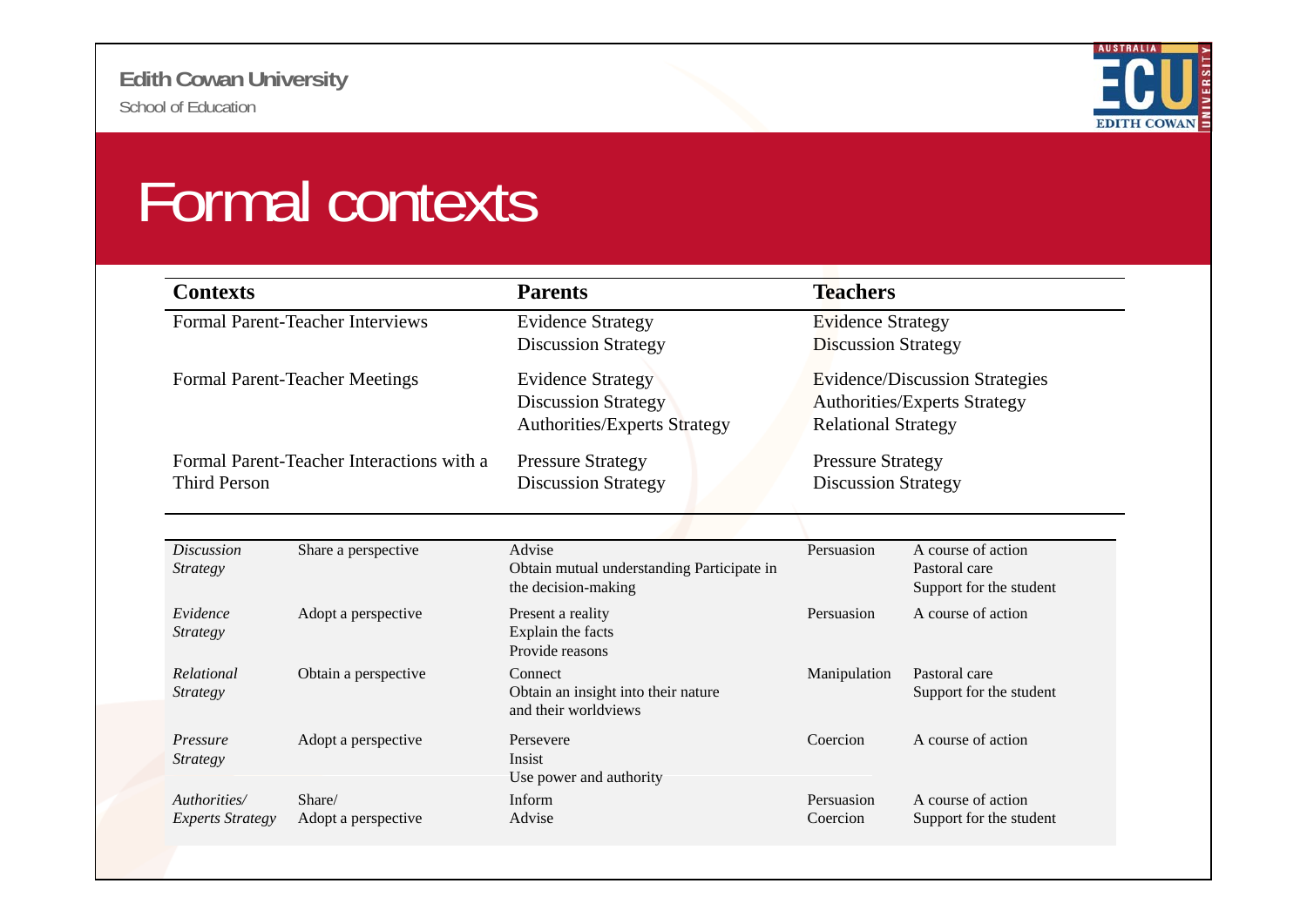

## Informal contexts

| <b>Informal Contexts</b>                                 |                                               | <b>Parents</b>                                                                         | <b>Teachers</b>                                        |                                                                |
|----------------------------------------------------------|-----------------------------------------------|----------------------------------------------------------------------------------------|--------------------------------------------------------|----------------------------------------------------------------|
| <b>Informal Parent-Teacher Interactions -</b><br>General |                                               | <b>Discussion Strategy</b><br><b>Relational Strategy</b>                               |                                                        | <b>Discussion Strategy</b><br><b>Relational Strategy</b>       |
| Non-Verbal                                               | <b>Informal Parent-Teacher Interactions -</b> | <b>Relational Strategy</b><br><b>Evidence Strategy</b>                                 | <b>Evidence Strategy</b><br><b>Relational Strategy</b> |                                                                |
| <b>Discussion</b><br><b>Strategy</b>                     | Share a perspective                           | Advise<br>Obtain mutual understanding<br>Participate in the decision-making<br>process | Persuasion                                             | A course of action<br>Pastoral care<br>Support for the student |
| Evidence<br><i>Strategy</i>                              | Adopt a perspective                           | Present a reality<br>Explain the facts<br>Provide reasons                              | Persuasion                                             | A course of action                                             |
| Relational<br><i>Strategy</i>                            | Obtain a perspective                          | Connect<br>Obtain an insight into their nature<br>and their worldviews                 | Manipulation                                           | Pastoral care<br>Support for the student                       |
|                                                          |                                               |                                                                                        |                                                        |                                                                |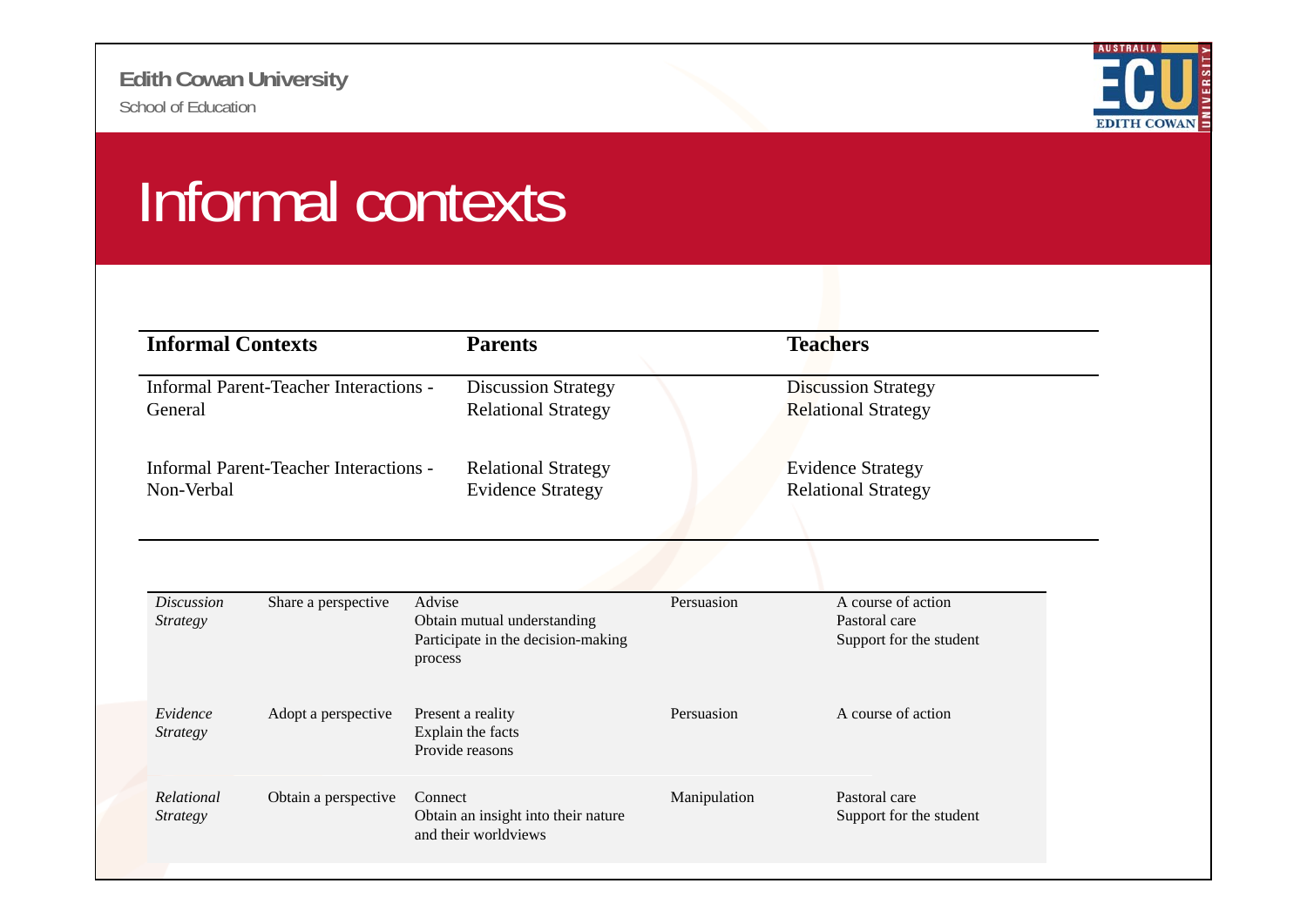

#### Student Related Purposes

| <b>Student Related Purposes</b>                             | <b>Parents</b>                                                                      | <b>Teachers</b>                                                  |                                                                |  |
|-------------------------------------------------------------|-------------------------------------------------------------------------------------|------------------------------------------------------------------|----------------------------------------------------------------|--|
| <b>Behaviour</b>                                            | <b>Discussion Strategy</b>                                                          | <b>Discussion Strategy</b><br><b>Evidence Strategy</b>           |                                                                |  |
| Cognitive                                                   | <b>Discussion Strategy</b><br><b>Evidence Strategy</b>                              | <b>Discussion Strategy</b><br><b>Evidence Strategy</b>           |                                                                |  |
| <b>Emotional</b>                                            | <b>Discussion Strategy</b>                                                          | <b>Discussion Strategy</b>                                       |                                                                |  |
| <b>Medical</b>                                              | <b>Discussion Strategy</b>                                                          | <b>Discussion Strategy</b>                                       |                                                                |  |
| <b>Social</b>                                               | <b>Discussion Strategy</b>                                                          | <b>Discussion Strategy</b><br><b>Evidence Strategy</b>           |                                                                |  |
| <b>Student Support</b>                                      | <b>Discussion Strategy</b>                                                          | <b>Passive Resistance Strategy</b><br><b>Discussion Strategy</b> |                                                                |  |
| <b>Discussion</b><br>Share a perspective<br><b>Strategy</b> | Advise<br>Obtain mutual understanding Participate in the<br>decision-making process | Persuasion                                                       | A course of action<br>Pastoral care<br>Support for the student |  |
| Evidence Strategy<br>Adopt a perspective                    | Present a reality<br>Explain the facts<br>Provide reasons                           | Persuasion                                                       | A course of action                                             |  |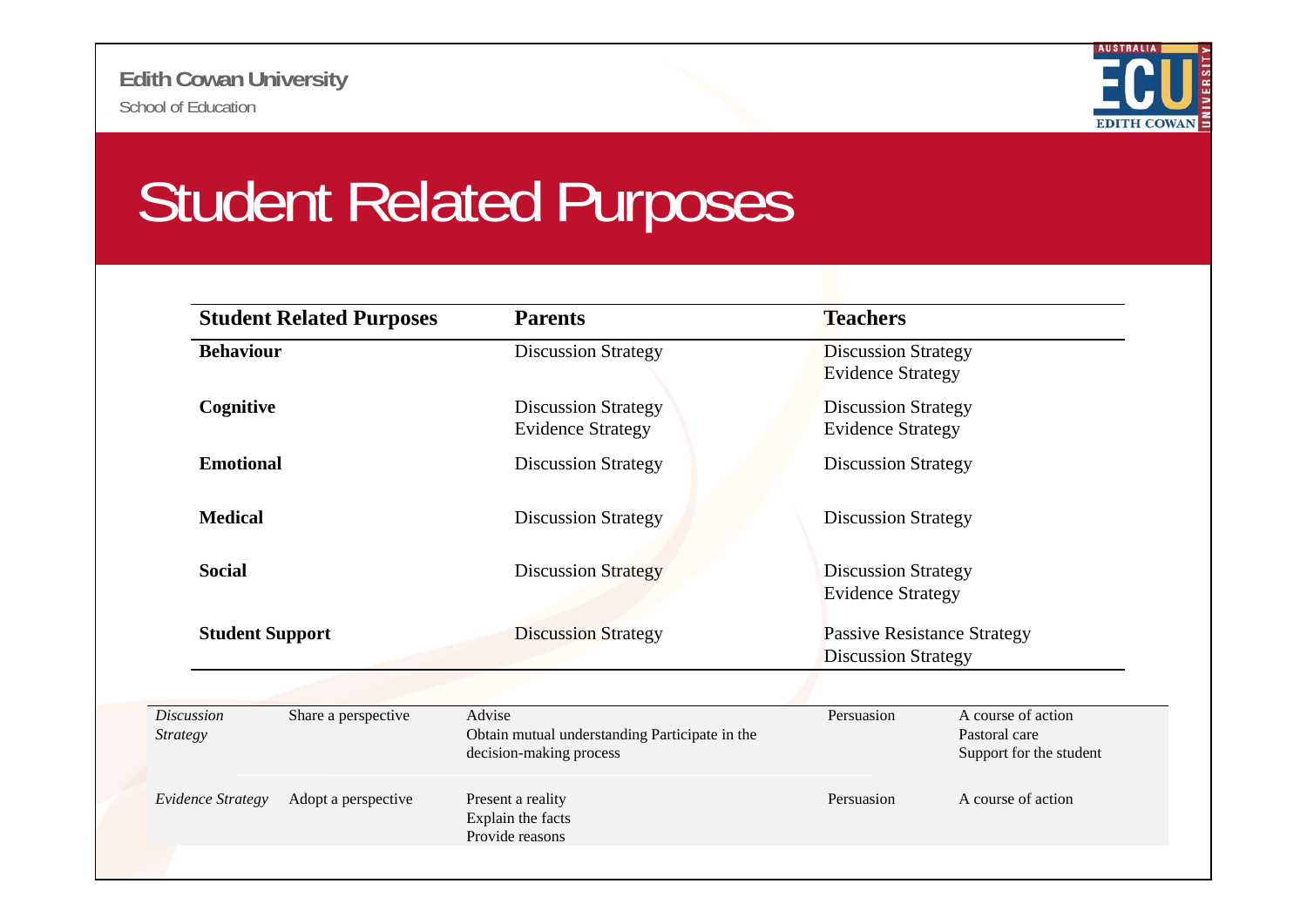

#### Non-Student Related Purposes

| <b>Non-Student Related</b><br><b>Purposes</b> |                      | <b>Parents</b>                                                              | <b>Teachers</b>            |                                          |
|-----------------------------------------------|----------------------|-----------------------------------------------------------------------------|----------------------------|------------------------------------------|
| Courtesies                                    |                      | <b>Relational Strategy</b>                                                  | <b>Relational Strategy</b> |                                          |
| Identity                                      |                      | <b>Relational Strategy</b>                                                  | <b>Relational Strategy</b> |                                          |
| Information                                   |                      | <b>Relational Strategy</b>                                                  | <b>Relational Strategy</b> |                                          |
| Personal                                      |                      | <b>Relational Strategy</b>                                                  | <b>Relational Strategy</b> |                                          |
| Relational<br><b>Strategy</b>                 | Obtain a perspective | Connectivity<br>Obtain an insight into their nature<br>and their worldviews | Manipulation               | Pastoral care<br>Support for the student |
|                                               |                      |                                                                             |                            |                                          |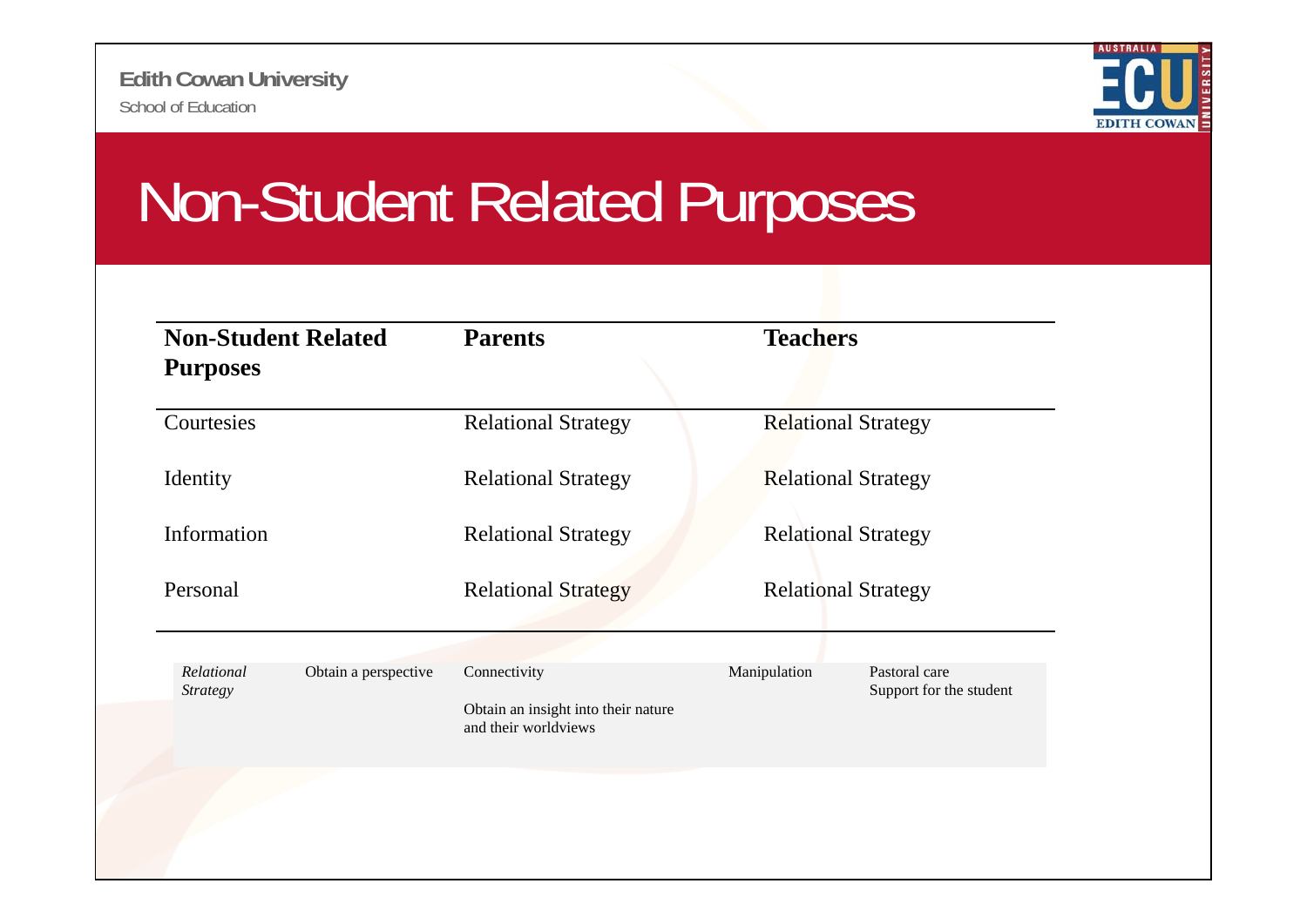

#### **Conclusion: Nature of Parent-Teacher Interactions and the Dynamics of Social Influence**

**Satisfactory Experiences of Parent-Teacher Interactions**

> **Collaborative Practices**•Relationships •Sharing information •Working Together

Discussion (*persuasion)* Evidence (*persuasion)*

Pressure (*coercion)* Relational (*manipulation) p )*

**Positive outcomes for td tstudents**

**Less than satisfactory Experiences of Parent-Teacher Interactions**

> **Non-Collaborative Practices**•Emotive Behaviours•Lack of support •Lack of Support •Unapproachability

**Social Influence Strategies Social Influence Strategies g**

Passive Resistance (*negation)*

**Less than satisfactory**   $b$  **c** *d d d d d d d d d d d d d d d d d d d d d d d d d d d d d d d d d d d*